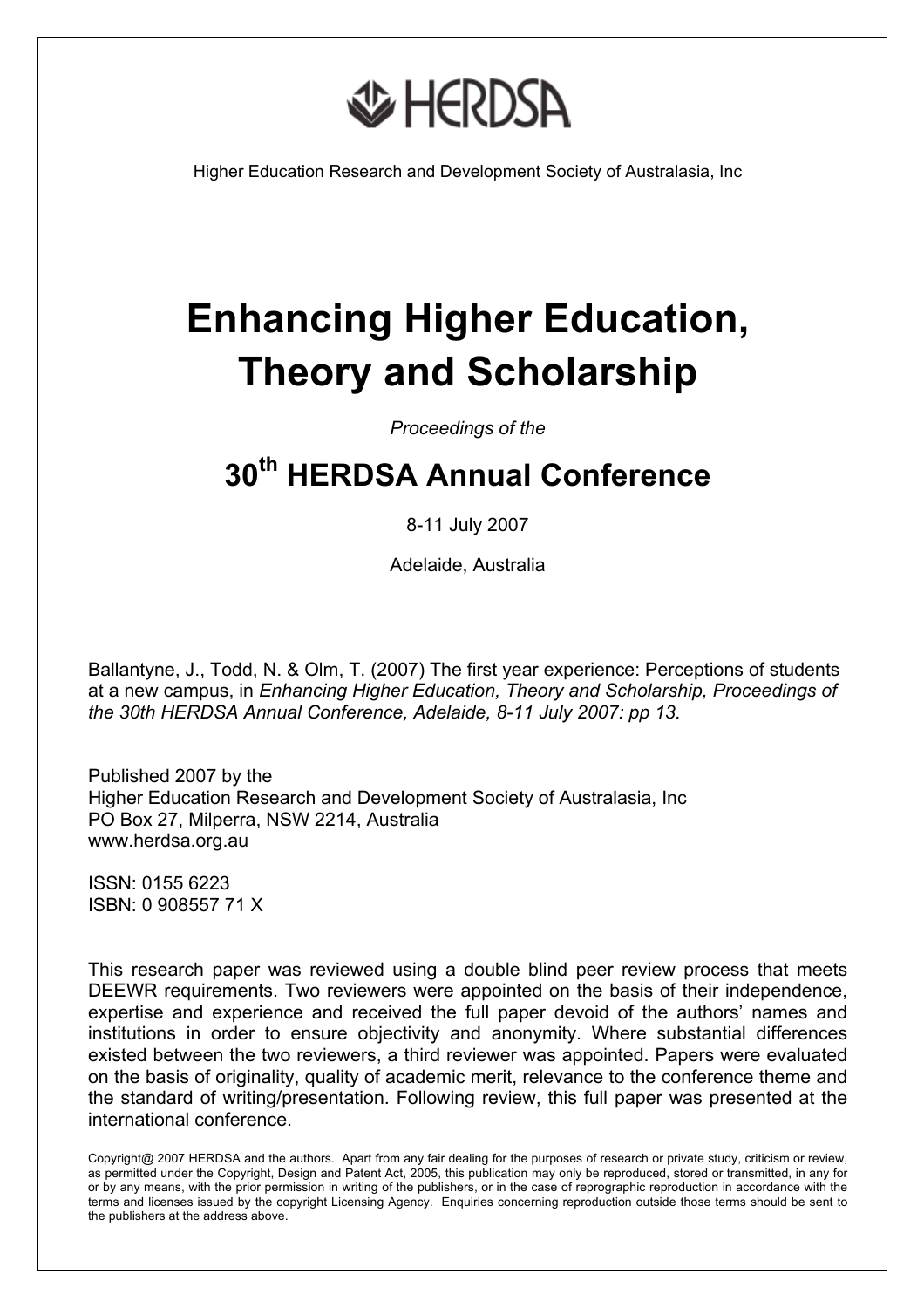# **The first year experience: Perceptions of students at a new campus**

#### **Julie Ballantyne**

University of Southern Queensland, Springfield Campus, Australia Julie.Ballantyne@usq.edu.au

#### **Nick Todd**

University of Southern Queensland, Springfield Campus, Australia Nick.Todd@usq.edu.au

#### **Tammie Olm**

University of Southern Queensland, Springfield Campus, Australia olm@usq.edu.au

This study was conducted in a bid to better understand the student cohort at the new campus of the University of Southern Queensland. The project was designed to follow on from the findings of a recent nation-wide review of first year students conducted by the Centre for the Study of Higher Education at the University of Melbourne (Krause, Hartley, James, & McInnis, 2005). Studies focusing on the experiences and perceptions of vulnerable student cohorts provide valuable information to academic and support staff at universities and enable institutions to better meet student needs. The cohort in this context differed in several respects from those of previous studies, specifically in terms of the much greater proportion of students who were of a low to middle socio-economic status, as well as a larger proportion of matureage students. The findings are relevant in terms of providing meaningful student experiences, assisting students to connect theoretical frameworks with their home experiences, engaging students, developing innovative teaching and learning practices within this context and improving students' perceptions of quality assurance. The demographics of the current sample indicate a cohort of students in previously marginalised groups and as such the current research constitutes a unique contribution to the investigation of first year experiences.

Keywords: first-year experience, new campus, student perceptions

#### **Introduction**

At both a national and institutional level there has been recognition of the need to accurately profile higher education students, in order to gauge and respond to the impact of diverse student demographics within a rapidly changing mass higher education system (James, Baldwin & McInnis, 1999). Such research can provide data which contributes meaningfully to university policy, planning, and course enhancement. It is acknowledged that the first year experience, in particular, is instrumental in determining student attitudes and approaches to learning (Krause, 2006). By exploring this area, it is possible to improve retention and student success - highly valued outcomes in an increasingly results-based sector (Krause, 2006; McInnis, James, & Hartley, 2000).

This paper reports on the initial findings from a project exploring students' perceptions of their experiences in their first year at a new campus of the University of Southern Queensland at Springfield. Springfield campus is located in the Western Corridor of Brisbane, an area undergoing significant growth and change. The campus was opened in March 2006, and by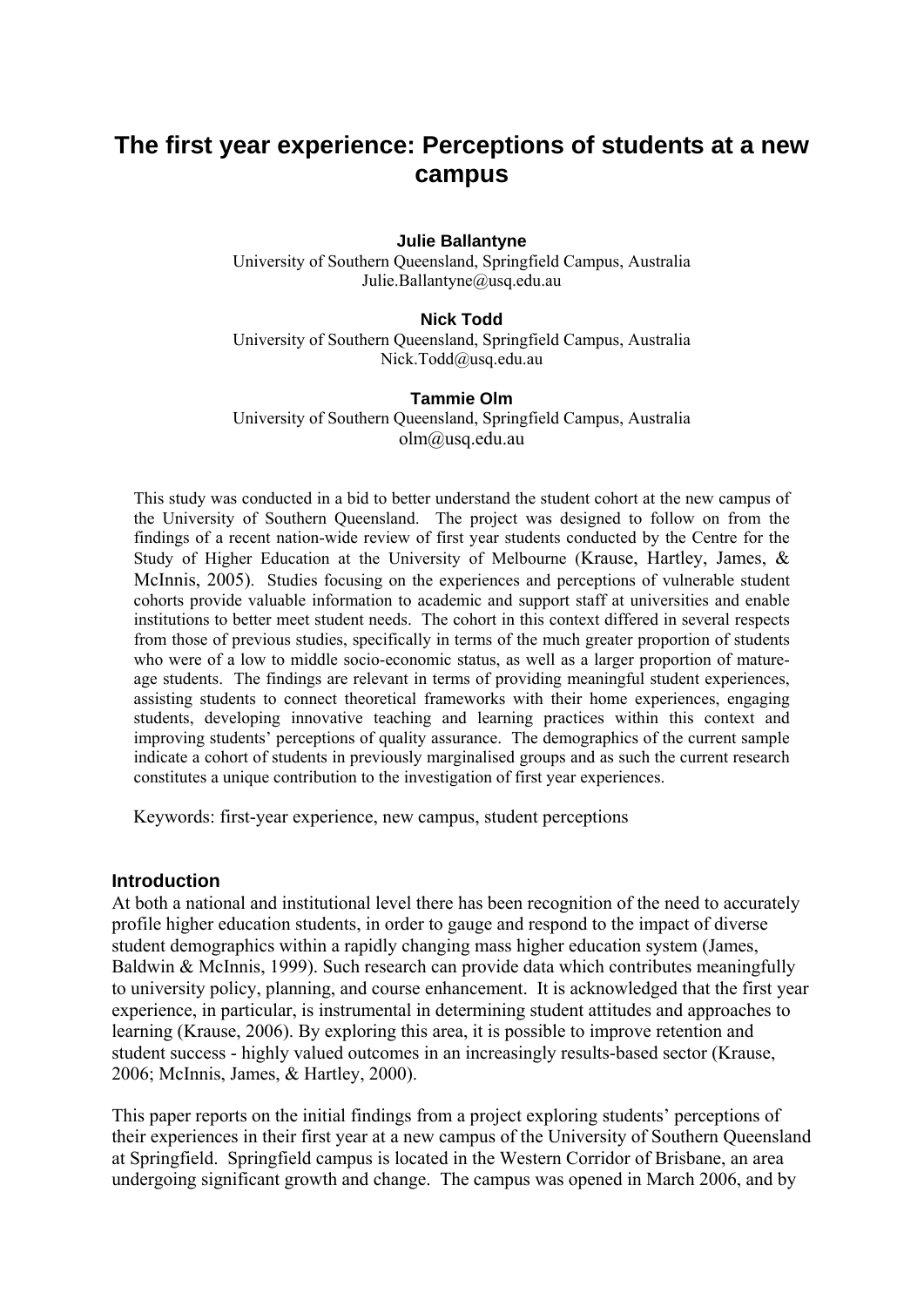the second semester of that year serviced 267 undergraduate students enrolled in the areas of Education, Business and Psychology. The Springfield campus of USQ has attracted a student body of unique characteristics when compared with Australian universities surveyed in previous student experience research (i.e. Krause *et. al.*, 2005). For example, preliminary student enrolment information indicated a substantially higher percentage of students from low socio-economic status (SES) postcode regions when compared with the national average at other universities. Additionally, a higher proportion of mature age students, students who are working part-time, parents who are studying and raising a young family, and students who are the first member of their family to attend university were present in the Springfield student body.

By investigating the first year experiences of students, with a specific focus on the subgroups identified above, this research is uniquely able to capture the transition experiences of these demographic sub-groups. For this reason, the current research findings will have the potential to add a distinctive perspective to research on first year experiences, and enable the University of Southern Queensland Springfield to profile its student body and subsequently identify and respond to their first year students' needs. The findings from this research might also be useful to other regional universities or satellite campuses of larger universities.

#### **Methodology**

This project utilised multiple methods to address the following research questions:

- 1. What perceptions do students have of their first year experience at Springfield campus?
- 2. To what extent does background appear to influence student perceptions of their first year experience at the Springfield Campus?
- 3. What attitudes towards learning do students in their first year have?
- 4. What impact does the first year experience have on student attitudes towards learning?
- 5. What recommendations are appropriate in terms of student learning and course development?

The research methodology chosen incorporates a web-based questionnaire and quantitative analyses, combined with qualitative data collection (through focus groups), in order to address issues raised by Krause *et. al.* (2005) associated with low response rates to paper surveys and depth of response in quantitative studies.

This paper reports on the first stage of data collection, which involved an online survey of all first-year students at the University of Southern Queensland's Springfield campus (focussing on research questions 1, 2 and 3). The questionnaire was administered online to all students enrolled at the University of Southern Queensland (Springfield). Categories used in the questionnaire were based both on the questions of most relevance in the current study's research proposal and those established by multivariate analyses of a related questionnaire used by Krause *et. al.* (2005). In its final format, the current questionnaire included eleven general categories termed - *Sense of Purpose, Participation, Perceptions of Teaching, Perception of courses, Managing Commitments/Work, Previous Learning Experiences/Skills, Expectations of FYE, Reasons for Enrolling, Engagement with Learning, Student Identity, Access of Resources,* and *Other*. Overall, quantitative evaluation of instrument reliability, based on questions two to seventy-eight in the current sample, indicated a Cronbach's alpha of  $r = 0.782$  ( $n = 126$ ; 77 items).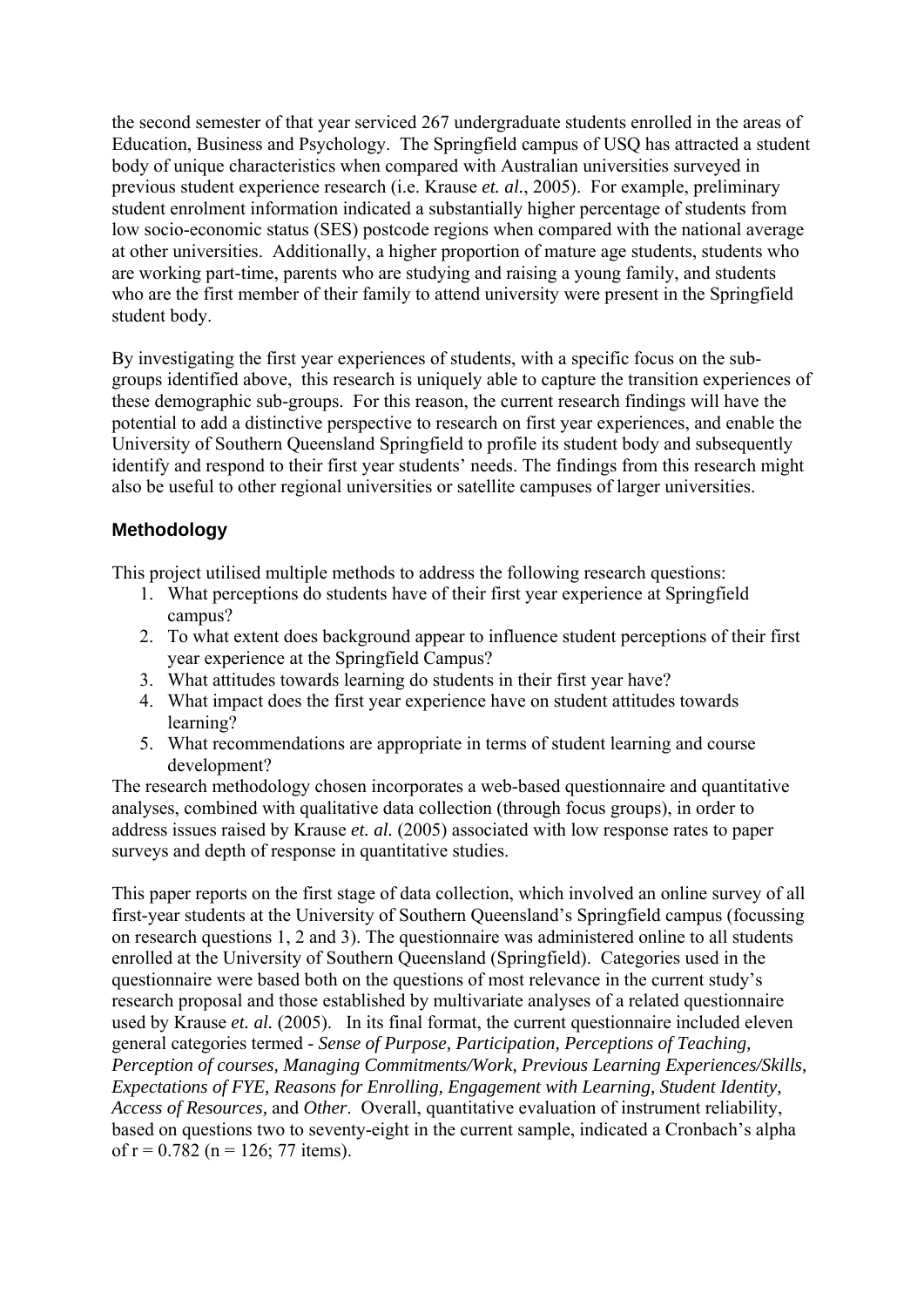Research indicates that for populations with high access to and familiarity with the Internet, on-line survey methods are likely to yield higher-quality data, with lower non-response rates and for this reason an on-line format was chosen for the current research (Dillman, 2000). Overall the First Year Experience Questionnaire (FYEQ) developed for the current study was completed by 159 undergraduate students; a response rate of 60% from a total pool of 267 first year students. This is favourable comparable with Krause *et. al.'s* study (2005) which cites response rates for mail-out surveys of 28%; to Krause *et. al*. (1999), which cites a response rate of 37%; and to Krause *et. al*. (1994), citing a response rate of 57%. Given the general decline in response rate across this longitudinal study of first year students and a similar decline shown in the research literature (i.e. Baruch, 1999; Caetano, 2001; Dillman, 2000) the response rate of the current study presents a definite strength. Overall the current response rate indicates adequate sampling of the available population, substantially increasing the generalisability of results.

Given the uniqueness of several demographic characteristics of the current sample, detailed demographic analyses are presented in Table 1 below. The sample included students from all three faculties currently running undergraduate programs at the campus - Psychology, Business and Education. The distribution of students over faculties is similar to that present in the enrolled population As indicated in Table 1 below, a large proportion of the sample were female, approximately two thirds of the sample were aged 24 or under, and approximately a third of the sample were aged 25 or over. Interestingly, just over half of respondents were the first in their family to attend university, and just under half of students had parents who had not completed senior high school, while only twenty-seven percent of the sample had parents who had participated in university-level studies. This presents a considerably higher percentage of first generation tertiary students than enrolled at most universities in Australia and contributes a unique perspective to the current study.

Just under a third of students had children of their own, and fourteen percent of students had one or more children who were very young (i.e. preschool age or younger). Adding to this challenge, the majority of students were engaged in work whilst studying (i.e. 5% were employed full-time, and 64% were employed part-time). In fact, almost two thirds of the sample (i.e. 63%) were employed for over eight hours per week, the majority (31.5%) working between 9 and 16 hours per week, and just under a third (i.e. 29%) working over 17 hours per week. While a small number of participants worked to pay for luxuries (i.e. social expenses and leisure travel) and a few worked in their own or family owned businesses, the overwhelming majority stated the need to work to cover basic costs such as fuel, travel expenses, uni fees, books and rent. Additionally, several students reported working to gain experience in their area of study, or as part of a professional development programme.

All students lived in Brisbane, or the surrounding area (they were locals); 31.13% were from a low SES, and 41. 72% were from a middle SES (i.e. see Table 1). It should be noted that if we had used the same definitions as James, Baldwin and McInnis (1999), this study would show that over a third of participants were from a low SES, which again is a substantially higher proportion than the usual spread in university student cohorts.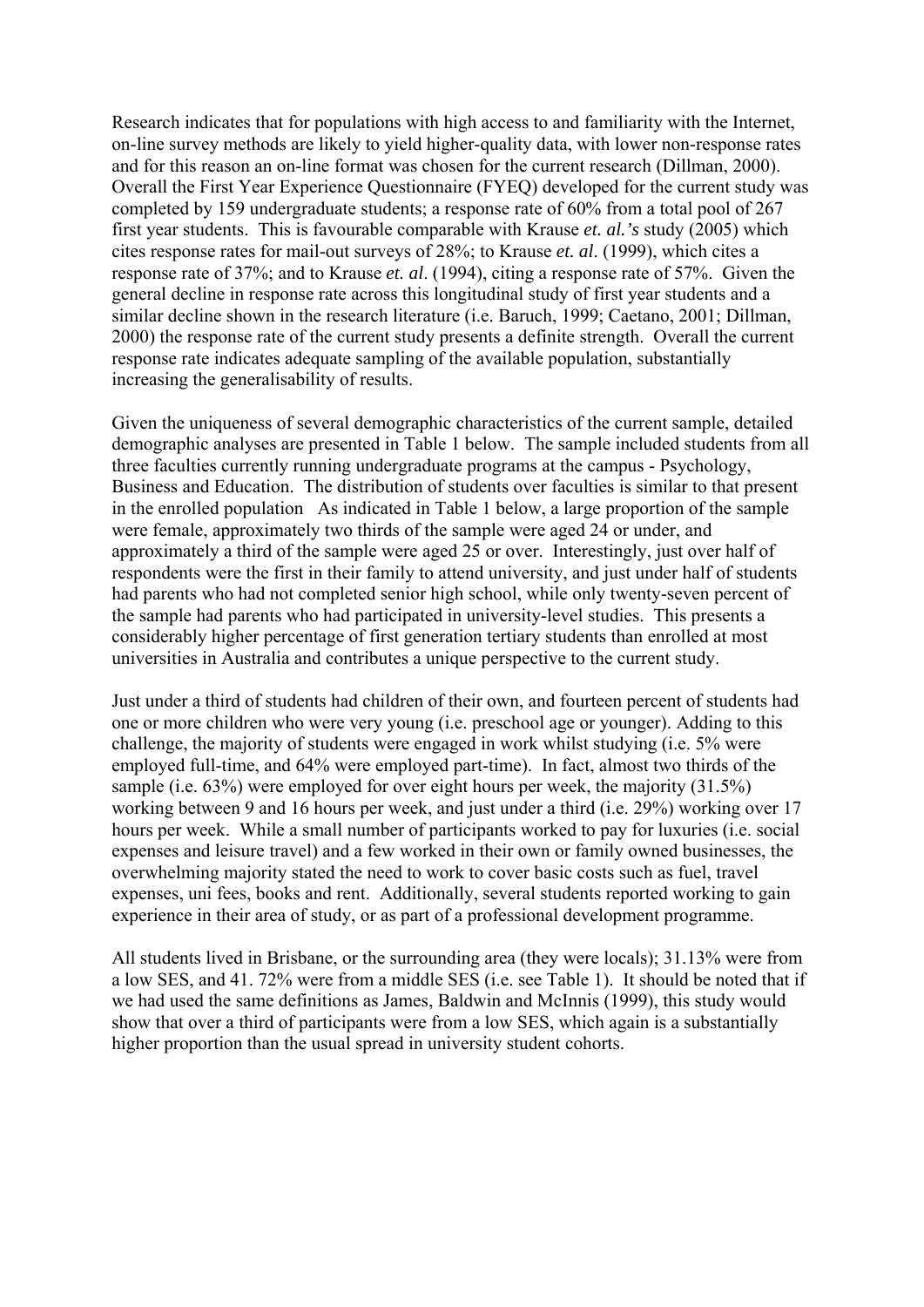| <b>Variable</b>                                | <b>Number</b><br><b>Valid</b> | <b>Percentage of Overall Sample</b>                                                                                                                                  |
|------------------------------------------------|-------------------------------|----------------------------------------------------------------------------------------------------------------------------------------------------------------------|
| Program                                        | 154                           | Psychology = $13%$<br>Business = $25%$<br>Education = $62%$                                                                                                          |
| Sex                                            | 152                           | Male = $20%$<br>Female = $80\%$                                                                                                                                      |
| Mature Age (+25)                               | 157                           | Students 24 and Under = $61\%$<br>Students 25 and Over = 39%                                                                                                         |
| First in Family to Go to University            | 155                           | $No = 46%$<br>$Yes = 54\%$                                                                                                                                           |
| <b>Parental Year of Education</b>              | 156                           | Post-Graduate Degree = 8%<br>Tafe = $13%$<br>Year $11 = 14%$<br>Apprenticeship = 16%<br>Bachelor's Degree = 19%<br>Year $10 = 30%$                                   |
| No Children/Older Children/Younger<br>Children | 151                           | $No = 71%$<br>Older Children = 15%<br>Preschool Age Children = 14%                                                                                                   |
| No Work/Part-time/Full-Time                    | 153                           | $No = 31%$<br>Part-Time = $64%$<br>Full-Time = $5%$                                                                                                                  |
| Average Hours Worked                           | 151                           | 0 hours/week = $31\%$<br>3-8 hours/week = $6\%$<br>9-16 hours/week = $34\%$<br>17-24 hours/week = $16\%$<br>25-32 hours/week = $8\%$<br>Full Time = 5% (35-57.5 hrs) |
| Work Hours 10 (≤10; +10)                       | 151                           | ≤10 = 38%<br>$+10 = 62%$                                                                                                                                             |
| Work Hours 15<br>$(515; +15)$                  | 151                           | ≤15 = 60%<br>$+15 = 40%$                                                                                                                                             |
| Postcode                                       | 151                           | Students all live in Brisbane or close<br>by.                                                                                                                        |
| <b>SES</b>                                     | 151                           | Low $(1) = 31%$<br>Medium $(2) = 42%$<br>High $(3) = 27%$                                                                                                            |

#### **Table 1: Demographics of respondents**

Non-response poses difficulties to the generalisability of results, if results fail to represent the population as a whole (Schalm & Kelloway, 2001). The potential that non-respondents differed in some systematic way from respondents could be a potential criticism of the current study, however, a response rate of 60% is recommended as sufficient by several authorities (i.e. an average response rate seems to be approximately 60% or less; Baruch, 1999; Asch, Jedrziewski & Christakis, 1997) and some authorities consider 50% to be adequate (Babbie, 1990). In the current study, it is considered that the potential for nonresponse bias is no greater than that risked by other similar studies and in fact constitutes a marked improvement over several recently cited first year studies (i.e. Krause *et. al. 2005).* 

Simple descriptive statistics (i.e. mean, median and percentage) were calculated for all questionnaire responses. Additionally, significance tests were used to evaluate differences in item responses between groups which were based on the demographic characteristics outlined above. Based on the results of data screening, which indicated substantial negative skew in item distributions, and the use of a Likert type response scale in the questionnaire, non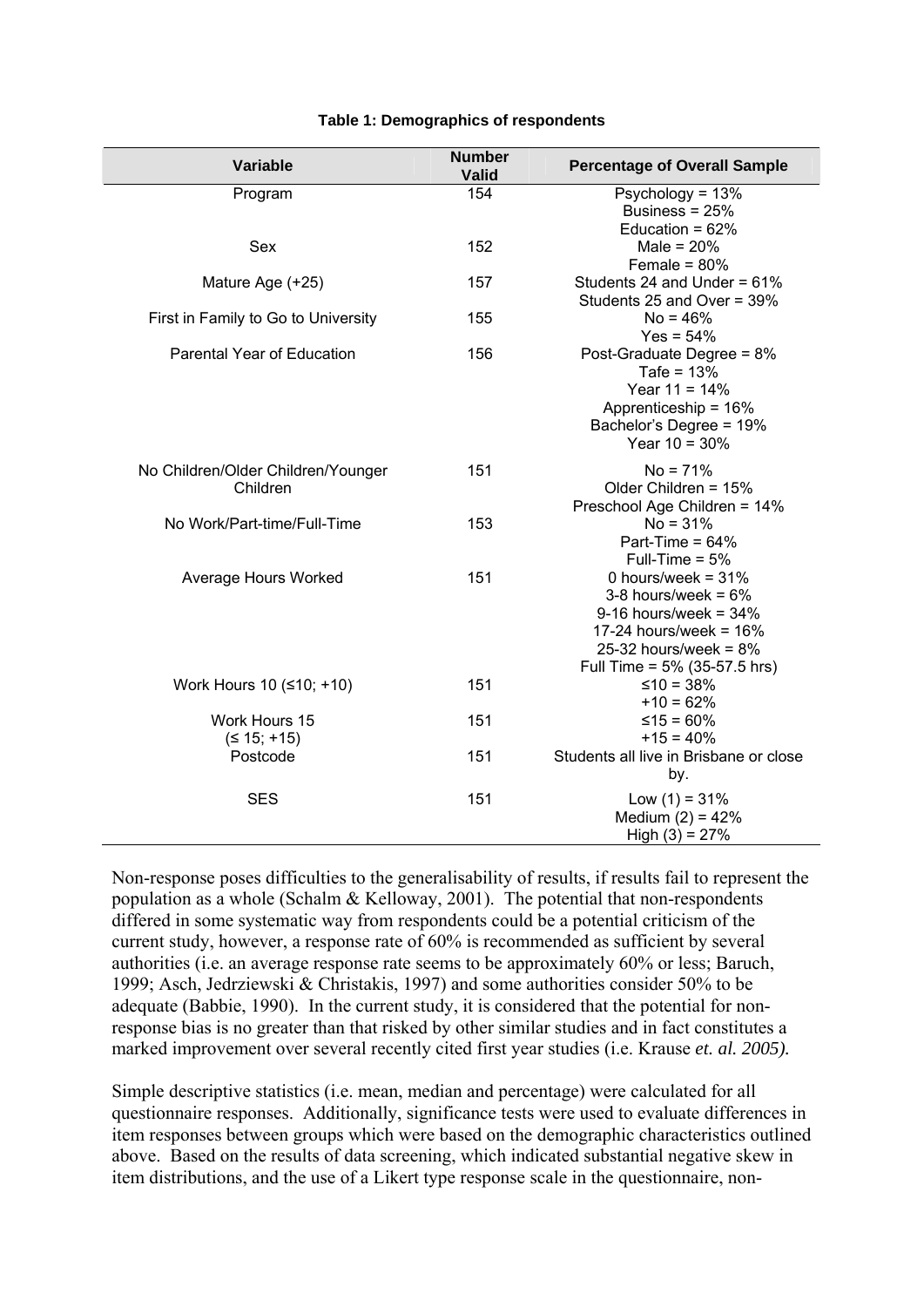parametric analyses (i.e. Mann-Whitney, Wilcoxon and chi-square tests) were used to conduct the statistical comparisons. The most meaningful and complete data was provided by Mann-Whitney U tests (i.e. for comparisons between two groups) and Kruskal-Wallis significance tests (i.e. for comparisons between more than two groups) both of which were used to evaluate the likelihood that compared groups were sampled from the same population based on ranking of data, rather than data summary scores (i.e. means, standard deviations or frequencies). It is noted that while parametric analysis (i.e. t tests and analysis of variance) constitute the norm in much published research, violation of the assumptions of similarity of distribution, random sampling, independence of samples and ordinal measurement invalidate use of parametric tests in many instances (Howell, 1997). Data distributions within the current sample were evaluated and found to fully satisfy the assumptions of non-parametric significance tests which provided the more robust, stable and accurate tests of groupdifferences for the current data and improve the generalisability of subsequent results.

#### **Results**

Overall, results indicated that the majority of students in their first year of study at USQ Springfield were positive about their university experience (i.e. 84.8% enjoyed their courses; 82.2% enjoyed being a university student, and 81.5% were satisfied with their university experience; see Table 1). As indicated in Table 1, students were very clear about why they wanted to study at university, their choice of course was very closely related to their choice of career, and they seemed focussed on their employment possibilities after graduation. The majority of students were also positive about their relationships with academic staff.

| <b>Item</b>    | <b>Question Wording</b>                                                                           | NA%         | SD%         | D%   | $N\%$             | A%   | SA%  | missing  |
|----------------|---------------------------------------------------------------------------------------------------|-------------|-------------|------|-------------------|------|------|----------|
| $\overline{2}$ | "Overall I am enjoying my courses"                                                                | 0           | 0           | 3.8  | 10.8              | 56.1 | 28.7 | 0.6      |
| 3              | "Overall I am satisfied with the<br>university experience"                                        | 0           | 0.6         | 4.5  | 13.4              | 50.3 | 31.2 | 0        |
| 4              | "I like being a university student"                                                               | 0           | 1.8         | 0.6  | 15.3              | 40.8 | 41.4 | 0        |
| 5              | "I am clear about the reasons I came to<br>university"                                            | 0           | 0           | 1.3  | 10.2 <sub>2</sub> | 21.0 | 67.5 | 0        |
| 6              | "I know the type of occupation I want to<br>be involved in"                                       | $\mathbf 0$ | $\mathbf 0$ | 3.8  | 7.6               | 25.5 | 63.1 | 0        |
| $\overline{7}$ | "I am just at university until I have<br>made a decision about my ideal future"                   | 16.6        | 50.3        | 20.4 | 3.8               | 7.0  | 1.9  | $\Omega$ |
| 9              | "This university degree was my first<br>preference"                                               | 2.5         | 2.5         | 9.6  | 4.5               | 17.8 | 63.1 | 0        |
| 10             | "I enjoy the intellectual challenge of the<br>courses I am in"                                    | 0           | 1.9         | 1.9  | 16.6              | 53.5 | 25.5 | 0.6      |
| 11             | "Academic staff are approachable"                                                                 | 0           | $\Omega$    | 1.9  | 10.2              | 46.5 | 40.8 | 0.6      |
| 12             | "I feel confidence that at least one of<br>my teachers knows my name"                             | 0           | 3.2         | 1.3  | 5.1               | 32.5 | 57.5 | 0.6      |
| 13             | "Academic staff are available to<br>discuss my work"                                              | 0           | 0           | 2.5  | 7.6               | 51.6 | 36.3 | 1.9      |
| 14             | "Academic staff make a real effort to<br>understand difficulties I may be having<br>with my work" | 1.3         | 0.6         | 6.4  | 15.9              | 45.9 | 29.3 | 0.6      |

#### **Table 1: Perceptions of courses, university and university lecturers**

Results indicated that students placed a high value on studying in a personally interesting topic, developing skills relevant to an intended profession or career and improving their job prospects through their studies. As indicated in Table 2, personal interest was rated as 'very important' by a large majority of students (i.e. 77%), and as at least 'important' by almost all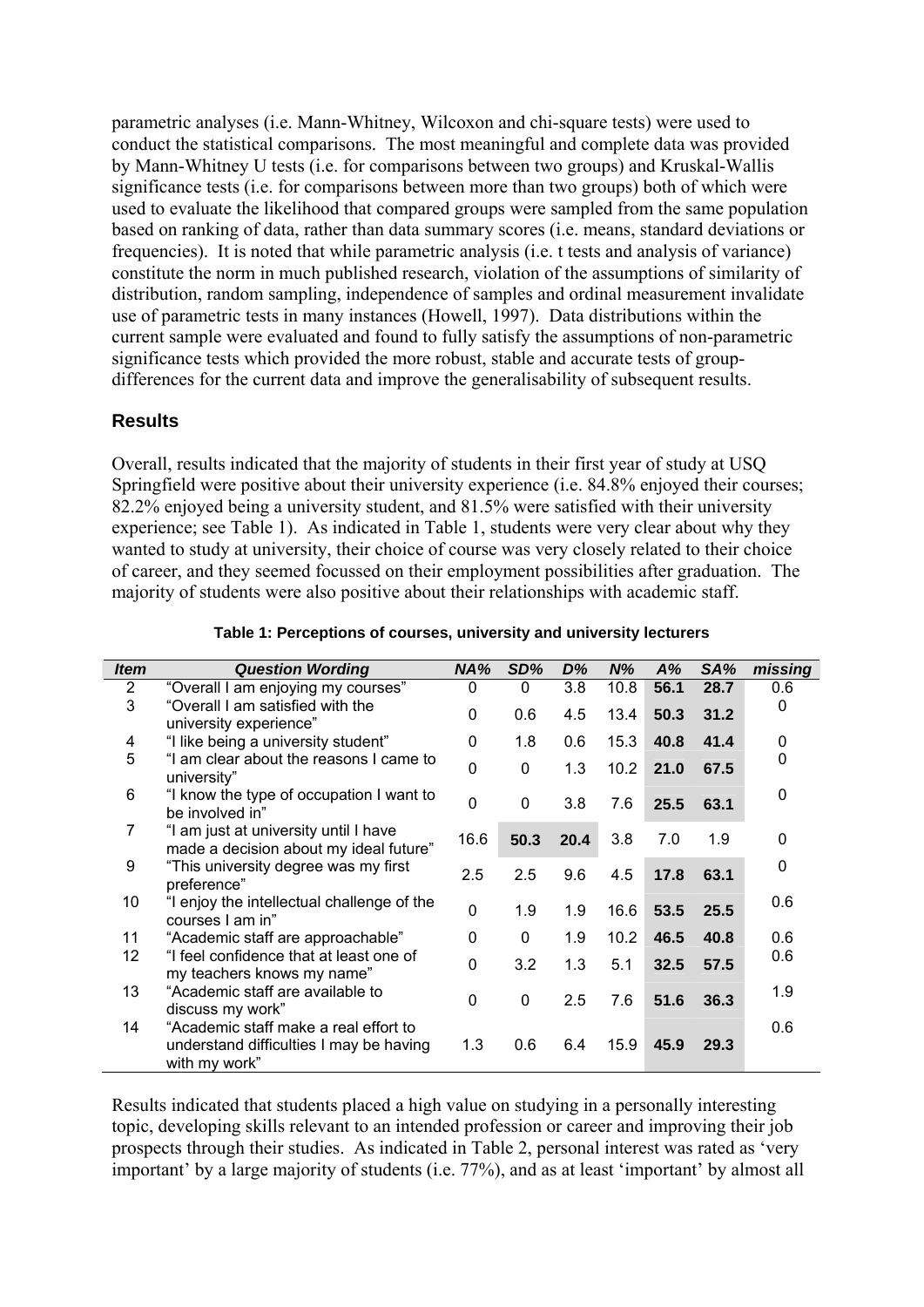students (i.e. 96%). Developing skills, improving job prospects and getting training in a specific job were also rated as at least 'important' by a vast majority of students (i.e. approximately 90%, 92% and 88% respectively). While 47% of students considered meeting parental and family expectations as of little importance, 43% considered this as at least 'important' (i.e. with 19% rating meeting parental expectations as 'very important').

These results indicate that universities may need to broaden their dialogue with the first year cohort by including parents and partners in orientation programs. At the University of Southern Queensland's Springfield Campus this extended dialogue has been initiated in 2007 in response to these findings. Attendees were introduced to a range of ways that they could support their children or partners throughout the first year at university.

| 19.1 |      |     |
|------|------|-----|
|      | 77.1 | 0.6 |
| 37.6 | 52.9 | 0.6 |
| 31.8 | 59.9 | 0.6 |
| 27.4 | 61.1 | 1.9 |
| 24.8 | 18.5 | 0.6 |
|      |      |     |

#### **Table 2 – Reason for studying at university**

Results indicated that a majority of students felt confidence in their capacity to achieve at tertiary study (i.e. see Appendix 1) and very few reported lacking the skills necessary to meet academic requirements. However, a small group of students (i.e. 14%) believed they did not possess academic writing skills, research skills (i.e. 12.1%), or mathematical skills (12.1%). Larger numbers of students were uncertain about their skills in these three areas (i.e. 21.7%. 23.6%, and 22.9% respectively). This suggests that the issue of self-efficacy may need to be addressed for more discrete academic skills, and strategies put in place to enhance student confidence. Alternatively these numeracy, literacy and communication skills may need to be developmentally embedded into first year courses, or academic support provided by other means.

In terms of their confidence in completing course requirements, well over three quarters of students were confident or very confident in their estimation of English, computer, participation and interpersonal skills. This may be due to the fact that an overwhelming majority of students reported frequent, weekly access of course material and web-based resources (i.e. approximately 71% accessed web-based resources weekly; approximately 89% accessed course study materials weekly). A majority accessed online discussion groups and lecturers/tutors at least once a month or more frequently (i.e. approximately 72% and 85% respectively) and most (i.e. 44% sometimes and 54% frequently) were active in class participation.

By contrast, a majority of students rarely, if ever, accessed online learning and teaching support (i.e. approximately 85% once or never), student services staff (i.e. approximately 84%) and learning and teaching support services (i.e. approximately 81%). Despite this, however, the percentage of students accessing these support services on a regular basis (i.e.

*NAA = Not at all important; N = Not important UC = Uncertain; I = Important; VI = Very important.*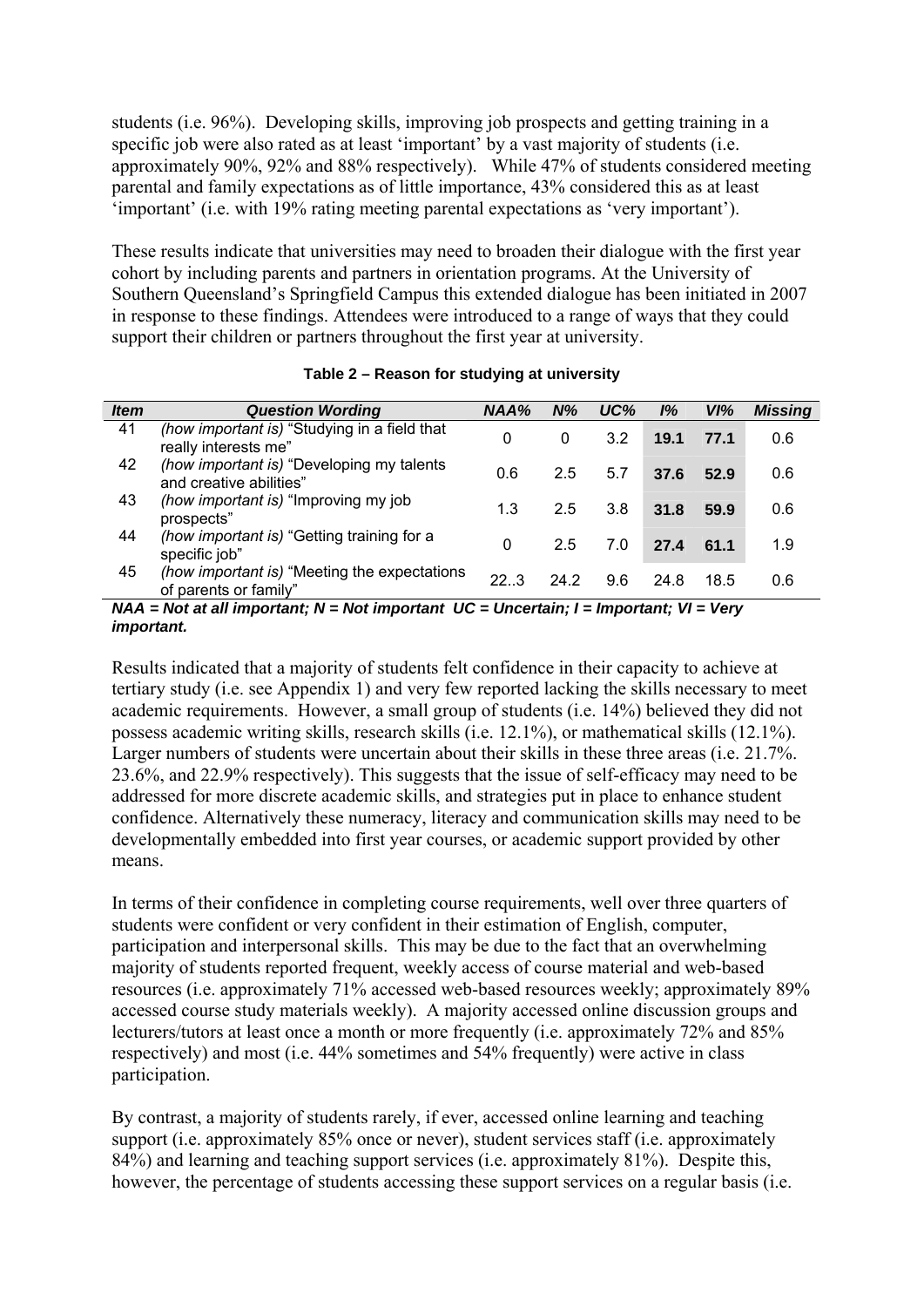approximately 10% of the sampled students accessed learning and teaching support services on a weekly basis) represents a substantially large workload for student services, perhaps greater than that commonly carried by university support staff.

Students were overall highly positive about online services, admission procedures, and course specifications reporting in a majority of cases that these were somewhat useful or extremely useful. Students were particularly positive about USQ Connect (a space for on-line learning) and web-based course resources (i.e. over 73% and 56% respectively considered these extremely useful).

The results of significance tests indicated that several demographic factors impacted significantly on student's reports of their first year experience. The demographic factors most likely to significantly impact upon students' opinions, attitudes and self-reports of their experience were:

- 1. Age (Very Important)
- 2. Parental status (Very Important)
- 3. School Leavers (Very Important)
- 4. Program (Very Important)

Of moderate and mild importance to students' perceptions of their first year experience was:

- 5. Having Dropped a Course (Moderately Important)
- 6. Working 10 Hours (Moderately Important)
- 7. Socio-economic Status (SES) (Moderately Important)
- 8. Reason for Dropping Courses (Moderately Important)
- 9. Residential Status (Mildly Important)
- 10. Reason for Working (Mildly Important).
- 11. Sex (Mildly Important).
- 12. First In Family to Attend University (Mildly Important)

It is notable that there are differences in opinions between those students who have children and those who don't, school leavers and non-school leavers and mature age and non-mature age students – it is highly likely that results for all these of these are related to the age of students. This is consistent with Krause's (2006) paper, which highlights age as a significant factor impacting on student perceptions. The significant categories were investigated in greater detail in order to ascertain what influenced first-year student's perceptions of their experience.

#### **Age**

Results indicated that mature age students reported significantly different perceptions of their first year experience when compared with younger students. In the current study, age impacted significantly on students' sense of purpose, their motivation, their enjoyment and their confidence. Specifically, mature aged students:

- reported a significantly stronger sense of purpose indicating that they felt they were 'learning' more and were very able to get motivated (i.e. Z=-2.068 ; p=0.039)
- were significantly more likely to enjoy being a university student and the intellectual challenge associated with this (i.e.  $Z=-3.488$ ;  $p=0.000$ );
- were significantly less likely to have chosen to study based on the expectations of their family (i.e.  $\chi^2(2)=15.417$ ; p=0.004); and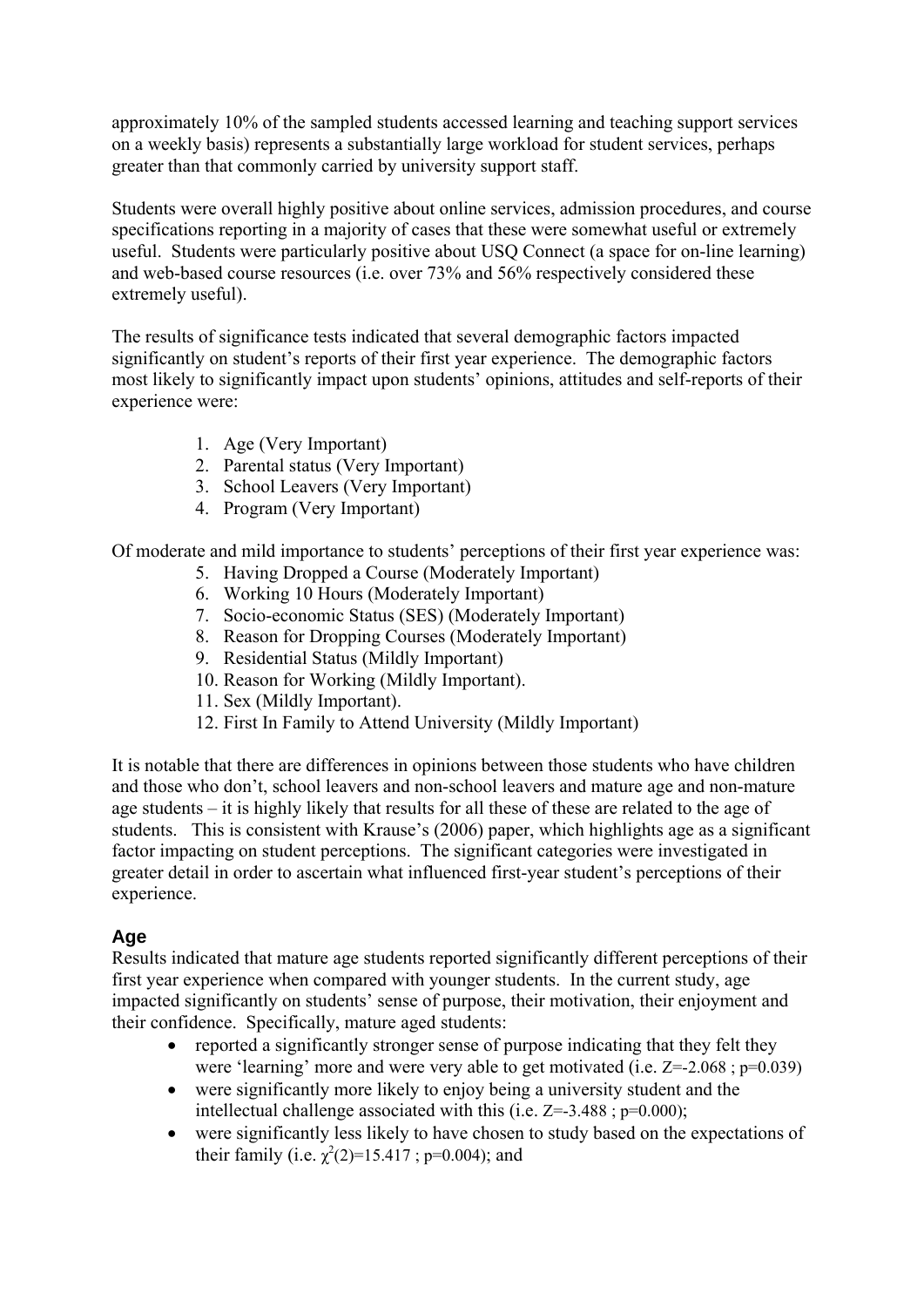• felt more confident in terms of their mathematics skills (i.e.  $Z = -2.067$ ;  $p=0.039$ ), and less confident about their computer skills (i.e.  $Z = -2.062$ ;  $p=0.039$ ).

By contrast, however, age did not seem to impact upon student's perceptions of teaching quality and suitability, management of commitments and ratings of how useful enrolment and orientation processes were or the usefulness of university administrative processes or student's access of online systems, web-based resources or online discussion groups.

The results of this study show many similarities with Krause et. al.'s (2005) study across multiple universities in Australia. As suggested by such previous studies, mature age students were typically more positive about their experience, and are more likely to seek assistance from staff. Similarly, a greater proportion of young students were strongly positive in their interest in extracurricular activities when compared with mature age students.

In seeking to more fully cater for these age-related differences it might be necessary to consider whether different aged groups require different orientation programs. For example, in engaging younger learners, orientation programs may need to emphasise the rewards of intellectual challenge and fulfilling individual, rather than family expectations. In contrast, mature age learners might welcome an orientation program that sought to increase their confidence upon entry by addressing issues such as how to balance their study and noncampus commitments, online technologies and how to independently develop their computer skills, and how to transfer known skills to their campus studies.

#### **Parental Status**

Whether students did or did not have children impacted significantly on a large proportion of the self-report questions. Such results suggest that having children may fundamentally change perceptions of the first year experience: For example:

- A significantly greater number of students with children reported enjoying their courses overall (i.e.  $\chi^2(1)=7.35$ ; p=0.007; 94%, compared with 85% of those without children). Additionally, students with children were more definite in their opinion (i.e. double the number strongly agreed).
- When reporting on their satisfaction with their university experience, students without children were less definite in their opinion and a smaller proportion agreed to being satisfied with the university experience so far (i.e. 78%, compared with 92% of students with children).
- A substantially greater number of students with children identified with and enjoyed being a university student (i.e.  $Z = -2.786$ ;  $p=0.005$ ; 98%, compared with 78%), when compared with students without children.
- All of the students with children are clear about why they came to university, with a vast majority being very certain, when compared to child-less students (i.e.  $\chi^2(2)$ = 8.088; p=0.018).
- A greater proportion of students with children were in no doubt about their chosen occupation, compared to students without children, they were more confident in their decisions (i.e.  $Z = -2.506$ ;  $p = 0.012$ ).
- Interestingly, a majority of students with children reported USQ Springfield being their first preference, compared with students without children (i.e. Z=-3.480 ; p=0.001).
- Twice as many students with children, as those without children, never skipped their classes (i.e.  $Z = -2.540$  ;  $p = 0.011$ ).
- While similar proportions of students accessed support services once a semester (i.e. 24% of students without children and 21% of those with), a much greater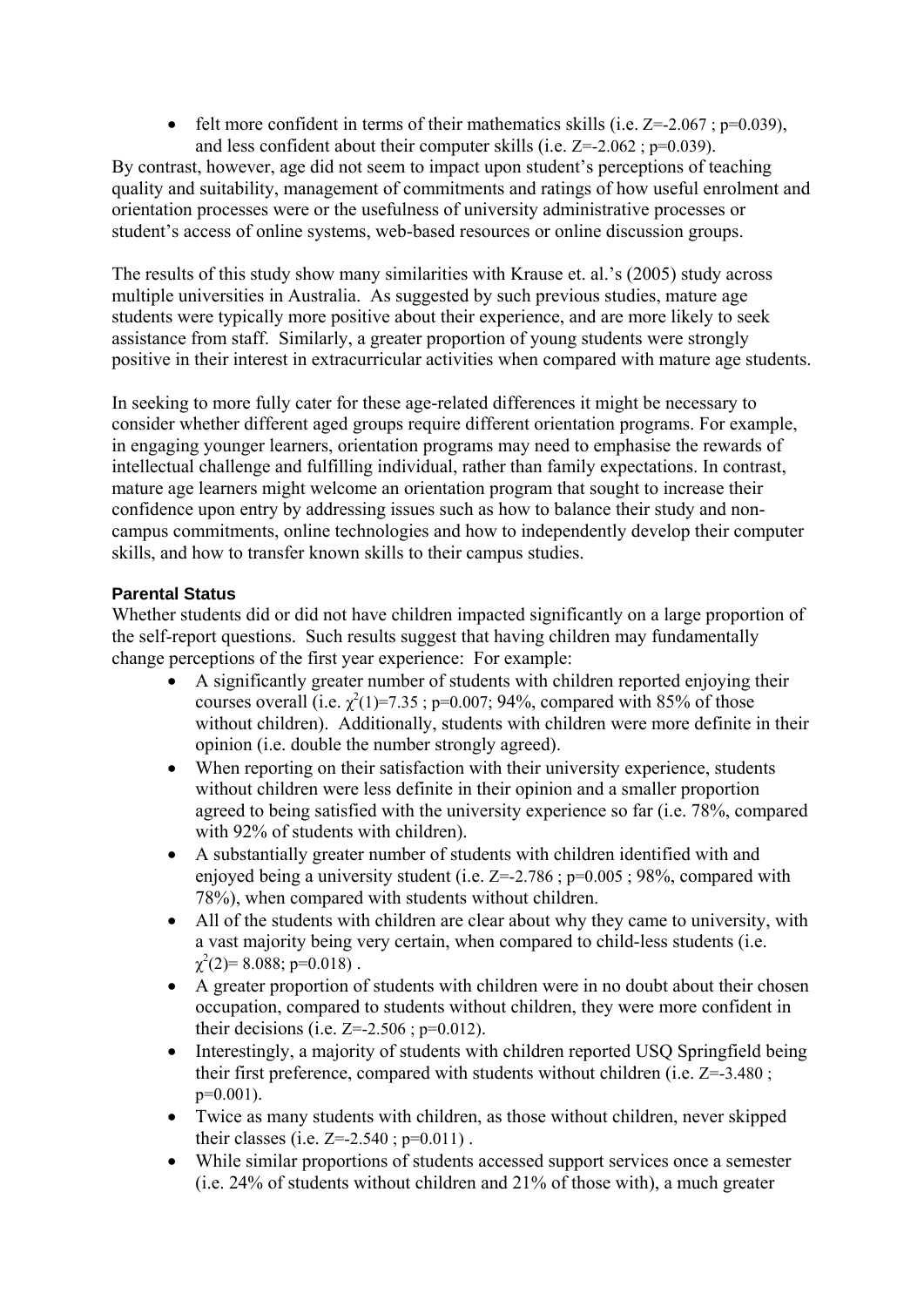proportion of students without children had never accessed LTSU support services (i.e. 63%, compared with only 45% of students with children). Most students with children accessed support services on a regular basis.

Overall, results indicated that students who had children were more definite in their decision making; they were much more likely to provide emphatic self-reports indicating strongly held opinions. Their results indicated that they had also experienced a somewhat easier transition into university life, when compared with other first year student. Evidently, these students were more likely to access support services on a regular basis and rarely skipped classes. Such perceptions may suggest that students with children were more engaged in the 'learning' aspects of their university experience, and (as seen with 'age' above), were more confident in their decision to study at university.

Despite their apparent satisfaction with their first year experience, further research is needed to explore how academically successful these students are. Their particular life circumstances may mean that they have to juggle a wide range of non-study commitments, alongside their regular coursework, and it may well be that they require greater flexibility from tertiary institutions. Flexibility of study options are likely to also benefit the large number of students who are juggling their studies alongside part-time work commitments.

#### **School leavers**

School leavers were much more likely to be "uncertain" which, while it may indicate a reticence to give "critical" feedback, may equally indicate reticence to give "positive" feedback. For example:

- Meeting the expectations of parents and family was considered 'important' by over half of school leavers (i.e. 53%), compared with just over a third of nonschool leavers (i.e. 39%); a difference found to be statistically significant (i.e. Z=-  $2.354$ ; p=0.019).
- A larger proportion of non-school leavers were confident in their academic writing skills (i.e. Z=-2.230 ; p=0.026;73%, compared with 53%).
- Over seven times the number of non-school leavers stated that they never attended class without completing readings (i.e. 22%), compared with school leavers (i.e. 3%), which was also a statistically significant group distinction (i.e.  $\chi^2(2)$ = 6.765; p=0.034 )

Perhaps most notably, overall response patterns indicated generally higher percentages of school leavers as 'uncertain' about choices, as compared to non-school leavers. For example, non-school leavers seemed much more likely to choose responses such as "neutral" or "I don't know", rather than provide emphatic opinions. While anecdotal, if the 'uncertainty' indicated by younger students in these questionnaire responses generalises to a similar unwillingness to express opinions during class or online discussions in their courses, it may be a significant contributor to the first year experience. Specifically, this may mean that younger students appear less engaged with their courses, which may impact on the way they are treated by staff and students. It is important that first year retention programs address this uncertainty in younger students, particularly at a campus where these students are not in the clear majority. This might entail a pedagogical attempt to nurture and develop the school leavers' student voice by incorporating more group and pair-work tasks during lessons. Alternatively the differences between university culture and that of a secondary school could be the focus of a targeted orientation for school leavers. A final possibility would be to demystify university culture by strategically engaging with Year 12 students in their final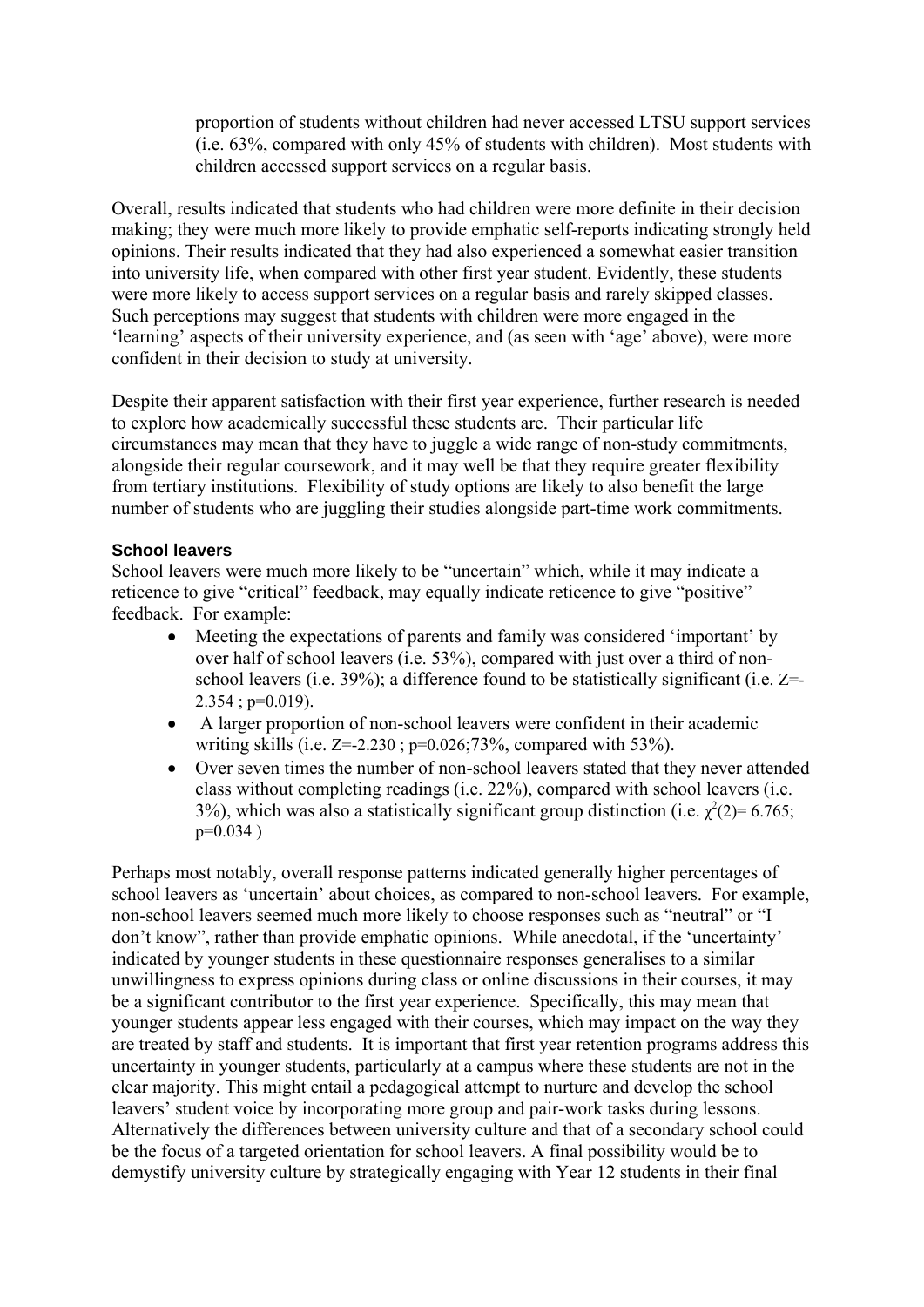year at secondary school, and so discuss transition issues in advance of their arrival on campus.

#### **Program**

The program in which students were enrolled impacted significantly on their reports of the first year student experience. In response to "overall I am enjoying my courses" significant differences were found between students from the three programmes run at USQ Springfield (i.e.  $\chi^2$  =8.845, df =2, p=0.012). Specifically, 2% of education students, 8% of business students, and 5% of psychology students disagreed, 12.6% of education students, 10% of business students, and 5% of psychology students were uncertain, 55% of education students, 72% of business students, and 35% of psychology students agreed and 31% of education students, 10% of business students, and 50% of psychology students strongly agreed. Similar percentages of students agreed to enjoying their courses (education = 86%; business  $= 82\%$ ; psychology 85%), however, business students were less confident in their agreement and psychology students were overall more confident (i.e. most likely to strongly agree).

Most psychology students and a large majority of education students felt very confident that they received personal attention from at least one of their teachers (i.e.  $\chi^2$  =13.782, df =2, p =0.001). A similar majority of business students feel somewhat confident, however, business students tended to be the least positive in their confidence. Psychology students were, again, overwhelmingly confident in their rapport with teachers.

Although James, Baldwin and McInnis (1999) note that differences are noted in terms of field of study, the present study seems to reveal greater differences between students' perceptions regarding the teaching they received. This is likely to be due to the different teaching approaches taken between courses at this university, although this area deserves future consideration in follow-up studies. It may be beneficial for the different faculties to create a forum whereby faculty-specific approaches to the first year of study are shared with students and academics alike. This would serve to raise awareness of differences and commonalities concerning pedagogy, and lead to reflection on how to best deliver first year courses.

#### **Socioeconomic Status**

It was expected (as indicated by previous studies) that socioeconomic status (SES) would have a highly significant impact on student attitudes to their university experience. This, however, only held moderate significance in the current study and had less impact than age or program enrolment. However, SES was found to influence students' reports of the approachability of academic staff (i.e.  $\chi^2$  = 6.204, df = 2, p = 0.045) and student reports regarding problems relating to different learning styles required in their university study (i.e.  $\chi^2(4)=11.701$ ; p=0.020).

In response to the question "most of the academic staff are approachable" 2% of students from a lower socioeconomic background disagreed, 19% were uncertain, 45% agreed and 34% strongly agreed: of students from a middle socioeconomic background 54% agreed and 38% strongly agreed; from a higher socioeconomic background 39% agreed and 54% strongly agreed. As indicated above, results indicated that students from a lower SES were slightly less likely to consider academic staff to be approachable; a finding with considerable relevance to the provision of accessible and equitable tertiary education.

In response to the question "the different styles of learning required at university have caused me difficulty" 17% of students from low SES, 8% from a medium SES and 5% strongly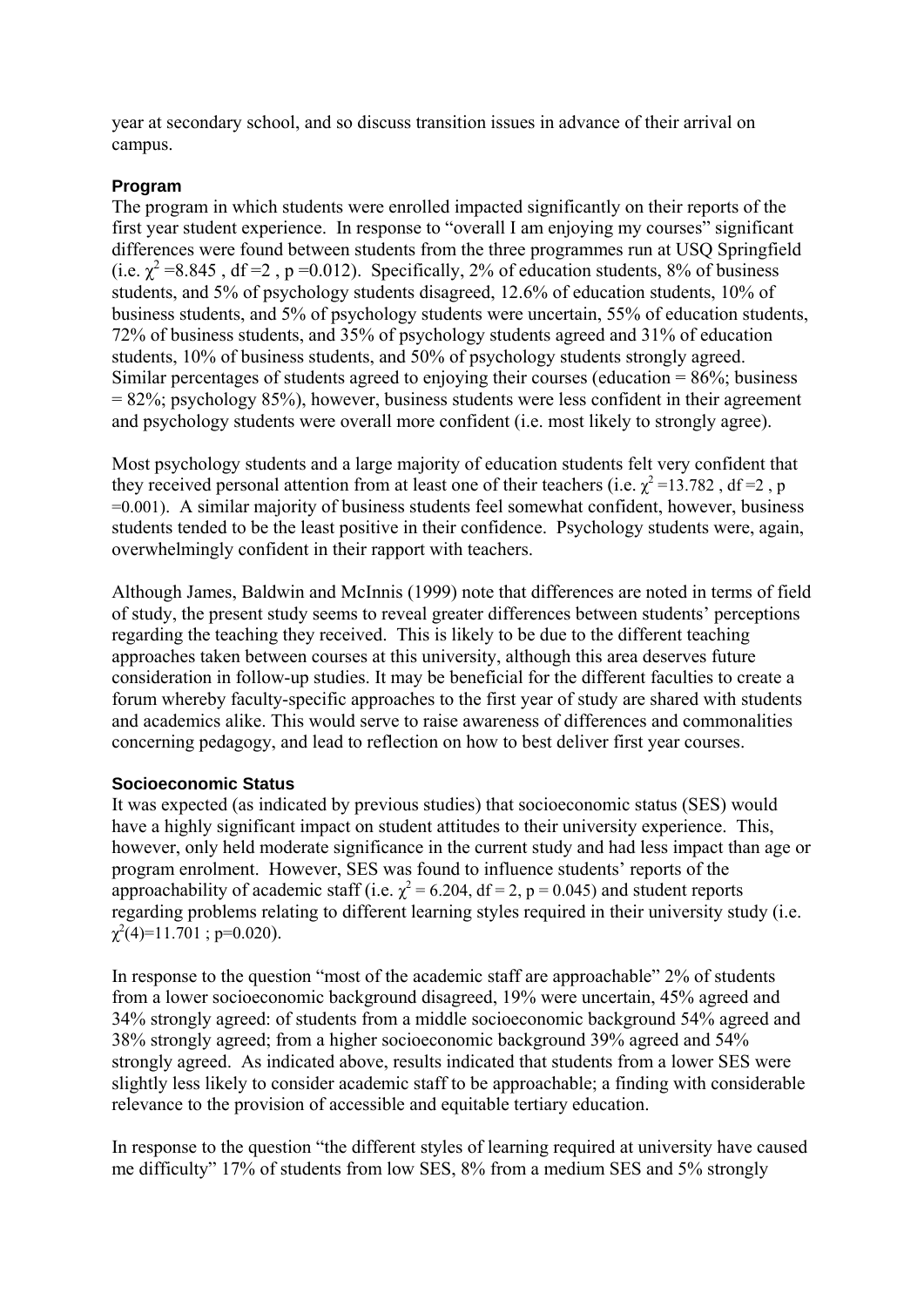disagreed; 17% of low SES students, 40% of medium SES students and 15% of high SES students disagreed; 27-28% were uncertain from all SES levels; 23% of low SES students agreed, as did 21% of middle SES students and 32% of high SES students. Of perhaps most relevance, however, is the finding that while 13% of lower SES students strongly agreed to facing difficulties with the learning styles required of tertiary education, a significantly greater proportion of higher SES students reported similar problems (i.e. 20%), while a minimum of middle SES students were substantially worried by tertiary learning styles (i.e.  $2\%$ ).

Overall, students from a low SES disagreed more strongly with having experienced difficulties, while a greater majority of students from a middle SES either disagreed or strongly disagreed with having problems (i.e. 32% low SES; 48% medium SES; 20% high SES). Overall, a much greater majority of students from a high SES felt they experienced difficulty adjusting to the different styles of learning required at university (i.e. 36% low SES; 23% medium SES; 52% high SES).

Certain results from this study appear to be in direct contrast to previous findings in the area of the first year student experience (Krause *et. al.*, 2005). Specifically, the current study indicated that students from lower SES were less likely to feel that they experienced difficulties in their study, whereas students from high SES did experience and report difficulties with several aspects of the first year experience. The implications of this are perhaps most relevant to USQ Springfield, but may also be of interest to other 'new' campuses in Australia particularly in terms of planning of specific support for first year students.

#### **Conclusion**

This paper has presented a quantitative analysis of students attending the University of Southern Queensland's Springfield campus in its first year of operation. The picture provided by this study is one of a university that has students who experience hardships, but are still remarkably positive about their university experience. Given that over half of the respondents were the first in their family to attend university, almost half had parents who did not complete high school, almost a third were managing the care of small children with their study and a majority were engaged in at least ten hours and up to 24 hours of work per week, the high retention rate and positive attitude of study respondents is unexpected.

Although the demographics of students at this university were different to those at most universities, many similarities in perceptions were found between this study and the studies conducted by Krause et. al. (2005) - in particular students' age was seen to be the greatest predictor of attitude towards study. The differences that were found may be due to the fact that this cohort of students was the *only* cohort at the campus. They therefore (out of necessity) took on leadership roles early on, perhaps lending themselves a greater sense of purpose than typical 1<sup>st</sup> year students at an established campus. Whatever the reason, being the only cohort at the campus seems to have had the most benefit for those students from low SES areas, as these students did not report finding difficulties in their studies (in contrast to other studies). Further and ongoing research into this area is warranted at USQ Springfield.

This study has been directed towards ascertaining the specific needs of first year students in and out of the classroom in their first year at university. It was designed to influence the development of a first year experience program for this unique cohort of students that is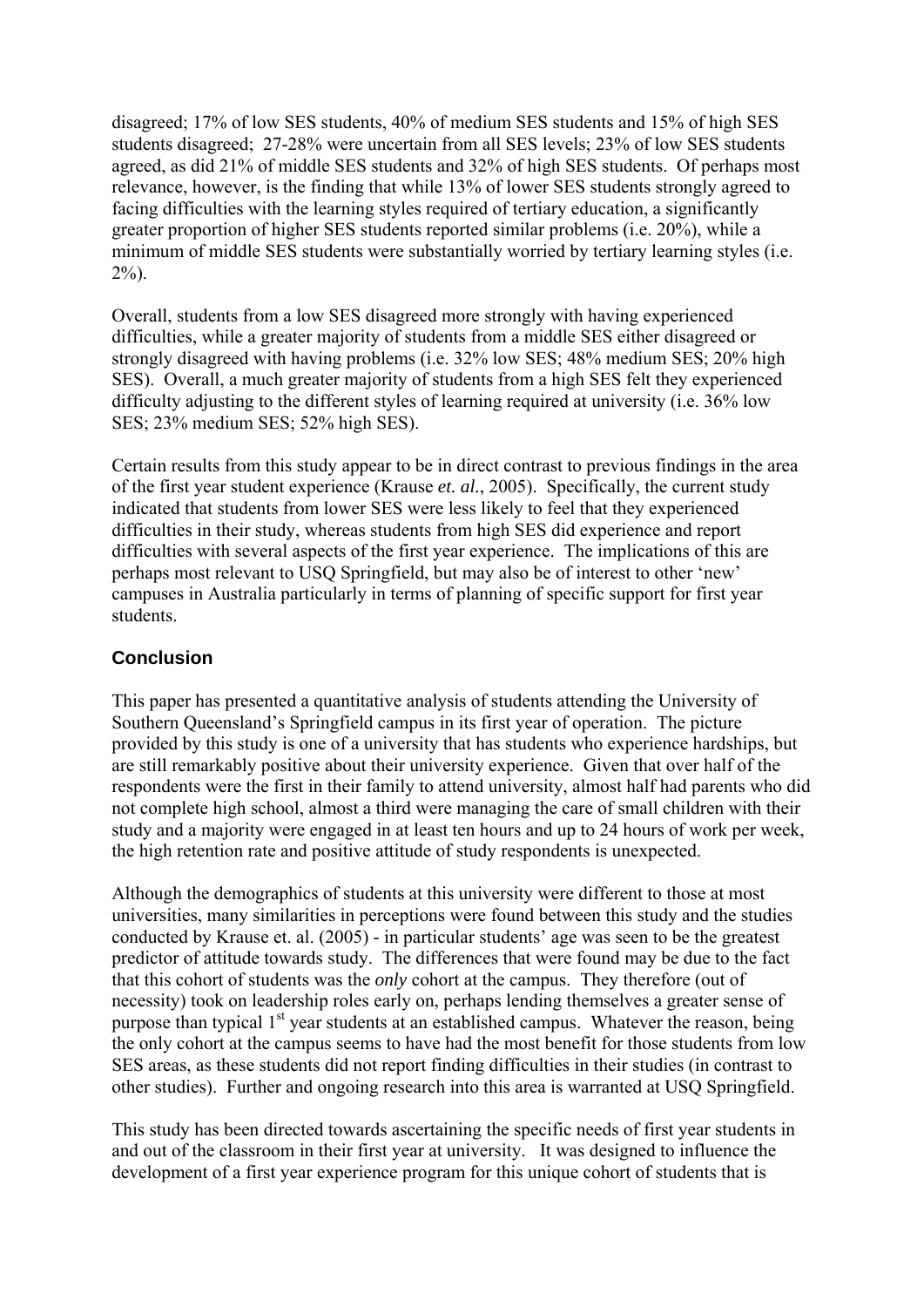context-specific (as recommended by Krause, 2006), and therefore appropriate to their needs. These initial findings influenced the second stage of the data collection (not reported here), which asked students to comment freely on their perceptions of their experience. Ongoing study of these students as they enter their  $2<sup>nd</sup>$  year of university and a comparison with the new 1<sup>st</sup> year students at this campus will continue to provide a platform from which USQ can better understand and cater for its students.

#### **Acknowledgements**

Many thanks to the Centre for Research in Transformative Pedagogies for the start-up grant that allowed this project to take place. Thanks also to the Springfield Campus of the University of Southern Queensland who have supported this research financially and have pledged continuing support.

#### **References**

.

- Asch, D. A., Jedrziewski, M. K. & Christakis, N. A. (1997). Response Rates to Mail Surveys Published in Medical Journals*. Journal of Clinical Epidemiology, 50, 10,*. Pp. 1129-1136.
- Babbie, E. (1990). *Survey Research Methods*. Belmont, CA: Wadsworth.
- Baruch, Y. (1999). Response rates in academic studies a comparative analysis". *Human Relations, 52,* pp. 421-434.
- Caetano, 2001, Non-response in alcohol and drug surveys; a research topic in need of further attention. *Addiction*, 96, 1541
- Coakes, S. J. & Steed, L. G. (2001). *SPSS Analysis without Anguish.* Brisbane: John Wiley & Sons.
- Couper, M. P. (2000). Web Surveys: A Review of Issues and Approaches, *The Public Opinion Quarterly*, *64 (4)*, pp. 464-494.
- Cui, Wei Wei (2003). Reducing error in mail surveys: *Practical Assessment, Research and Evaluation, 8 (18)*. Retrieved September 3, 2006 from http://PAREonline.net/getvn.asp?v=8&n=18
- Dawis, R. B. (1987). Scale Construction. *Journal of Counselling Psychology, 34 (48), pp. 1-489.*
- Dillman, D. (2000). *Mail and Internet Surveys: The tailored design method*. New York: John Wiley & Sons.
- Howell, D. C. (1997). *Statistical Methods for Psychology (4<sup>th</sup> ed)*. Melbourne: Duxbury Press.
- James, R., Baldwin, G., & McInnis, C. (1999). *Which university?: The factors influencing the choices of prospective undergraduates*: Centre for the Study of Higher Education, The University of Melbourne.
- Krause, K. (2006). *Student diversity in the first year: Challenges and rewards.* Paper presented at the 4th Annual Conference on Teaching and Learning in Higher Education, National University of Ireland, Galway.
- Krause, K. (2005). Serious thoughts about dropping out in first year: Trends, patterns and implications for higher education. *Studies in Learning, Evaluation Innovation and Development, 2*(3), 55-68.
- Krause, K., Hartley, R., James, R., & McInnis, C. (2005). *The first year experience in Australian universities: Findings from a decade of National studies*. Retrieved. from http://fehps.une.edu.au/X/ANHER/anhepr.pdf .
- McInnis, C., James, R., & Hartley, R. (2000). *Trends in the first year experience in Australian universities*. Retrieved. from http://www.dest.gov.au/archive/highered/eippubs/eip00\_6/fye.pdf.
- Schalm, R. L. and Kelloway, E. K. (2001). The Relationship Between Response Rate and Effect Size in Occupational Health Psychology Research. *Journal of Occupational Health Psychology, 6, 2*. pp. 160- 163.

Copyright © 2007 Ballantyne, J; Todd, N; Olm, T.: The authors assign to HERDSA and educational non-profit institutions a non-exclusive licence to use this document for personal use and in courses of instruction provided that the article is used in full and this copyright statement is reproduced. The authors also grant a non-exclusive licence to HERDSA to publish this document in full on the World Wide Web (prime sites and mirrors) on CD and in printed form within the HERDSA 2007 conference proceedings. Any other usage is prohibited without the express permission of the authors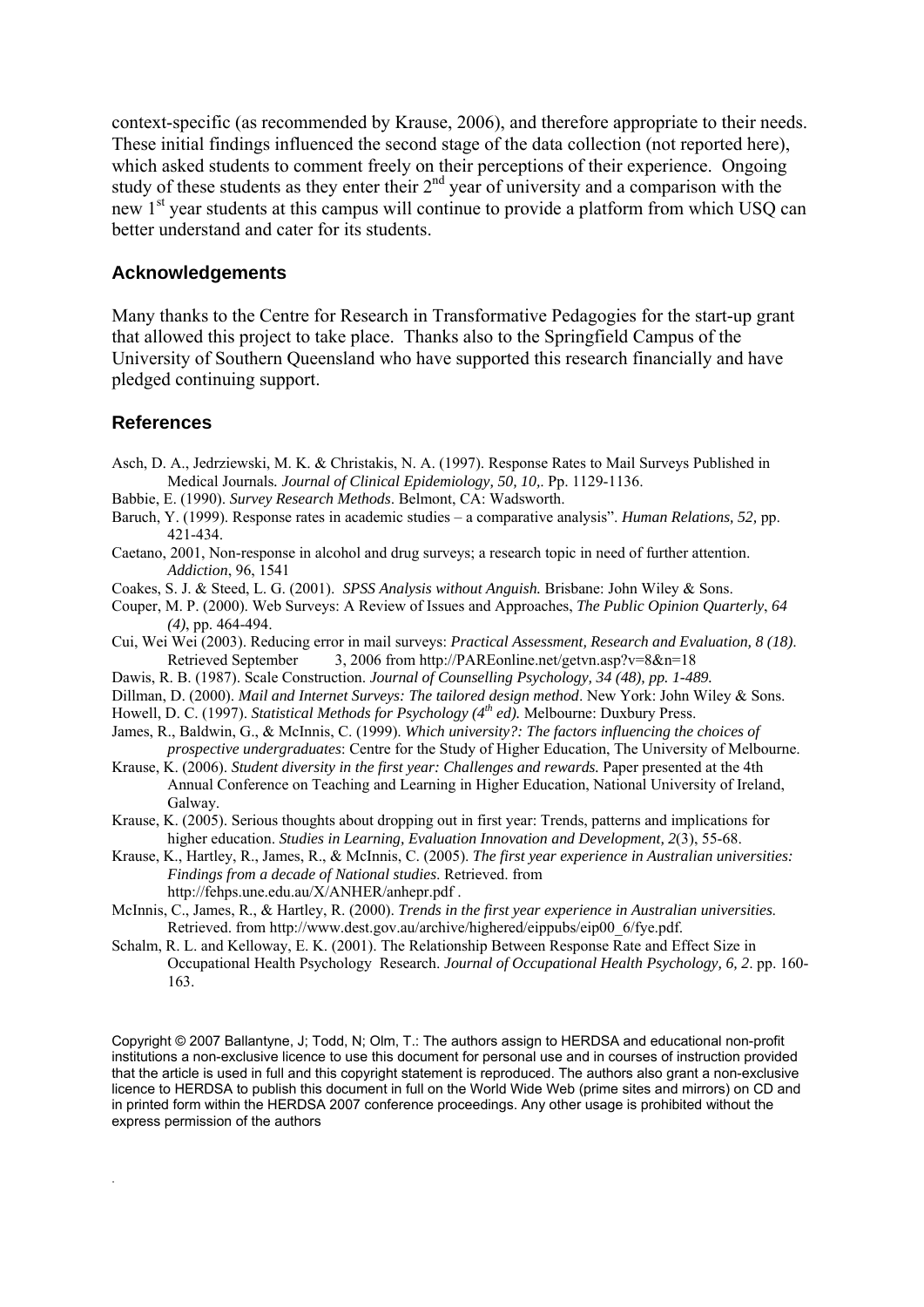# **Appendix 1 – Descriptive statistics**

| <b>Item</b>    | <b>Question Wording</b>                                                                        | NA%              | $SD\%$           | $\bm{D\%}$ | $N\%$ | A%   | SA%  | missing          |
|----------------|------------------------------------------------------------------------------------------------|------------------|------------------|------------|-------|------|------|------------------|
| $\overline{2}$ | "Overall I am enjoying my courses"                                                             | $\overline{0}$   | $\boldsymbol{0}$ | 3.8        | 10.8  | 56.1 | 28.7 | 0.6              |
| 3              | "Overall I am satisfied with the university experience"                                        | $\theta$         | 0.6              | 4.5        | 13.4  | 50.3 | 31.2 | $\overline{0}$   |
| $\overline{4}$ | "I like being a university student"                                                            | $\theta$         | 1.8              | 0.6        | 15.3  | 40.8 | 41.4 | $\theta$         |
| 5              | "I am clear about the reasons I came to university"                                            | $\boldsymbol{0}$ | $\boldsymbol{0}$ | 1.3        | 10.2  | 21.0 | 67.5 | $\theta$         |
| 6              | "I know the type of occupation I want to be involved in"                                       | $\boldsymbol{0}$ | $\boldsymbol{0}$ | 3.8        | 7.6   | 25.5 | 63.1 | $\boldsymbol{0}$ |
| $\tau$         | "I am just at university until I have made a decision about my ideal<br>future"                | 16.6             | 50.3             | 20.4       | 3.8   | 7.0  | 1.9  | $\theta$         |
| 8              | "I am enrolled in the program that best suits me at this time"                                 | 1.9              | 2.5              | 4.5        | 7.0   | 33.8 | 50.3 | $\theta$         |
| 9              | "This university degree was my first preference"                                               | 2.5              | 2.5              | 9.6        | 4.5   | 17.8 | 63.1 | $\overline{0}$   |
| 10             | "I enjoy the intellectual challenge of the courses I am in"                                    | $\overline{0}$   | 1.9              | 1.9        | 16.6  | 53.5 | 25.5 | 0.6              |
| 11             | "Academic staff are approachable"                                                              | $\overline{0}$   | $\boldsymbol{0}$ | 1.9        | 10.2  | 46.5 | 40.8 | 0.6              |
| 12             | "I feel confidence that at least one of my teachers knows my name"                             | $\boldsymbol{0}$ | 3.2              | 1.3        | 5.1   | 32.5 | 57.5 | 0.6              |
| 13             | "Academic staff are available to discuss my work"                                              | $\boldsymbol{0}$ | $\boldsymbol{0}$ | 2.5        | 7.6   | 51.6 | 36.3 | 1.9              |
| 14             | "Academic staff make a real effort to understand difficulties I may be<br>having with my work" | 1.3              | 0.6              | 6.4        | 15.9  | 45.9 | 29.3 | 0.6              |
| 15             | "Academic staff in my subjects take an interest in my progress"                                | 0.6              | $\boldsymbol{0}$ | 8.3        | 25.5  | 44.6 | 20.4 | 0.6              |
| 16             | "The different styles of learning required at university have caused me<br>difficulties"       | 0.6              | 9.6              | 27.4       | 26.8  | 24.4 | 9.6  | 1.9              |

*NA = Not applicable; SD = Strongly Disagree; D = Disagree; N = Neutral; A = Agree; SA = Strongly Agree.*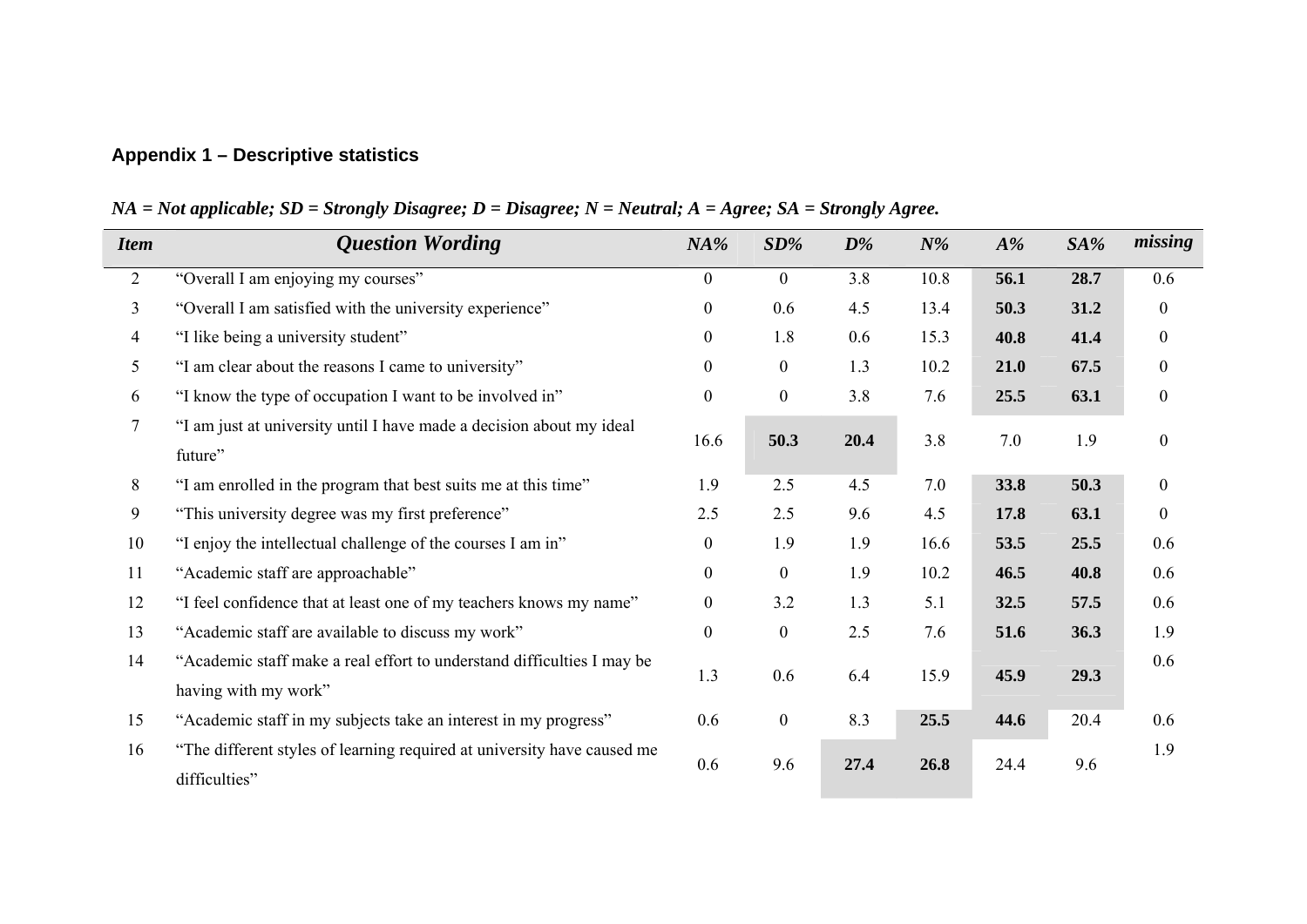| 17  | "I am comfortable with how learning material is presented (i.e.                            | $\boldsymbol{0}$ | 3.8              | 12.1 | 21.0 | 47.8 | 13.4 | 1.9 |
|-----|--------------------------------------------------------------------------------------------|------------------|------------------|------|------|------|------|-----|
|     | lectures, tutorials, online)."                                                             |                  |                  |      |      |      |      |     |
| 17a | "Variations in teaching style have caused me difficulties"                                 | 0.6              | 3.8              | 12.1 | 21.0 | 48.4 | 12.1 | 1.9 |
| 18  | "I feel that I am learning within my courses"                                              | $\mathbf{0}$     | $\mathbf{0}$     | 1.9  | 10.2 | 51.6 | 34.4 | 1.9 |
| 19  | "I have found it easy to get myself motivated to study"                                    | $\boldsymbol{0}$ | 6.4              | 21.7 | 28.7 | 33.1 | 8.9  | 1.3 |
| 20  | "Teaching staff give me helpful feedback when I approach them with<br>a question"          | 0.6              | $\mathbf{0}$     | 3.2  | 15.9 | 52.9 | 25.5 | 1.9 |
| 21  | "Teaching staff give me helpful feedback on my assignments"                                | 0.6              | $\boldsymbol{0}$ | 3.2  | 21.7 | 54.1 | 19.7 | 0.6 |
| 22  | "The quality of teaching in my courses is good"                                            | $\mathbf{0}$     | $\overline{0}$   | 3.8  | 10.2 | 57.3 | 28.0 | 0.6 |
| 23  | "Teaching staff clearly explain what they expect from students"                            | $\boldsymbol{0}$ | 0.6              | 7.0  | 20.4 | 51.0 | 20.4 | 0.6 |
| 24  | "I have no clear idea about where the majority of my courses are<br>heading"               | 1.9              | 25.5             | 40.1 | 17.8 | 8.9  | 4.5  | 1.3 |
| 25  | "The workload in my course is at a level I can manage"                                     | $\mathbf{0}$     | $\mathbf{0}$     | 16.6 | 30.6 | 42.0 | 8.9  | 1.9 |
| 26  | "I find it difficult to complete the volume of work required for each<br>course"           | 1.3              | 7.0              | 30.6 | 29.9 | 22.9 | 7.6  | 0.6 |
| 27  | "I understand what is required of me in my assessments"                                    | $\boldsymbol{0}$ | 0.6              | 5.7  | 22.3 | 63.1 | 7.6  | 0.6 |
| 28  | "Course assessments allowed me to accurately gauge my progress<br>during semester"         | $\boldsymbol{0}$ | 0.6              | 5.7  | 26.1 | 56.1 | 10.2 | 1.3 |
| 29  | "Assignment feedback allowed me to improve throughout the<br>semester"                     | 1.3              | 0.6              | 7.0  | 21.7 | 55.4 | 13.4 | 0.6 |
| 30  | "I completed all my assignments whether optional or compulsory<br>throughout the semester" | 3.8              | 1.3              | 1.9  | 9.6  | 34.4 | 48.8 | 0.6 |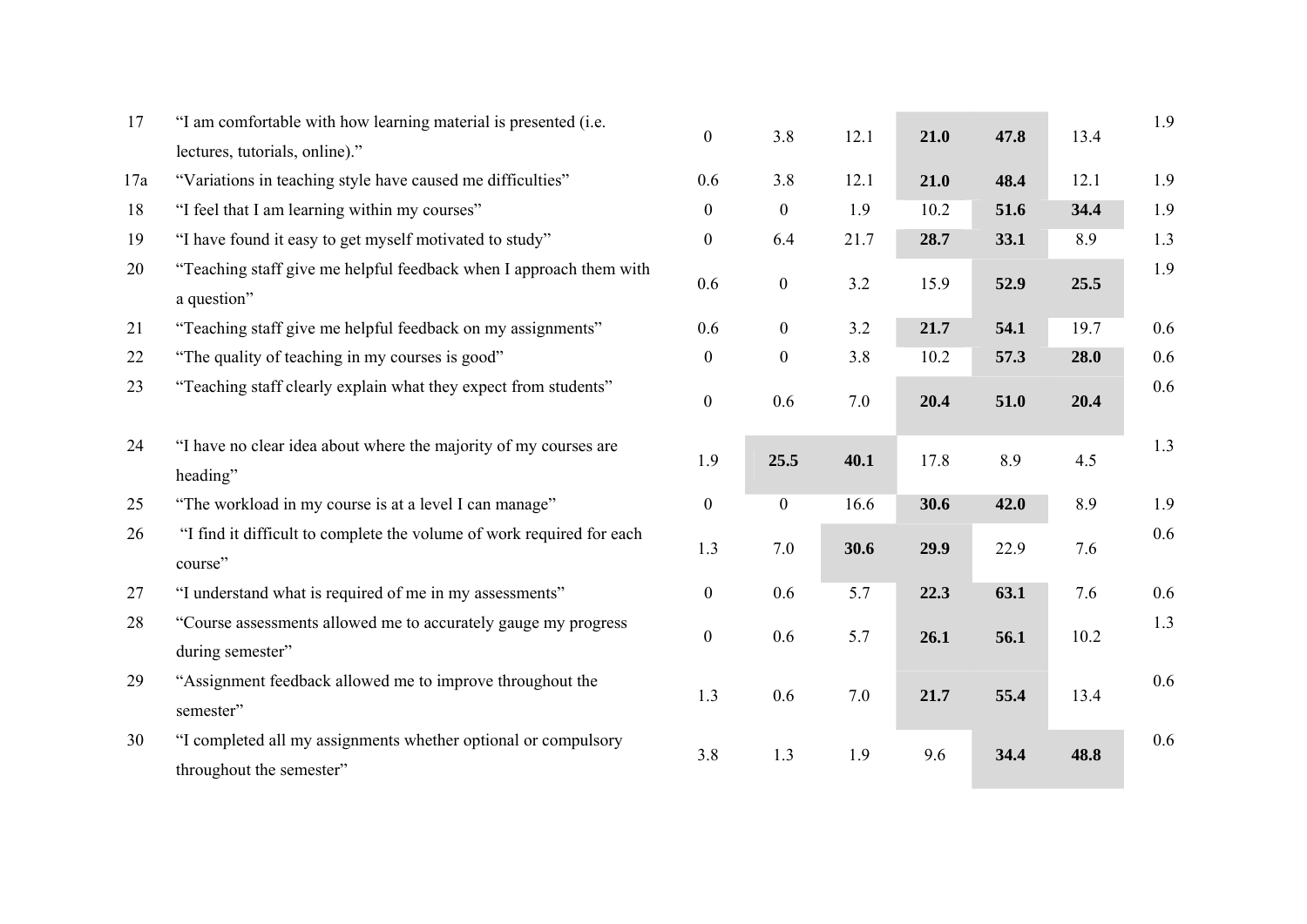| 31 | "I have difficulty juggling part-time work and classes"                   | 12.7             | 3.8  | 19.1 | 25.5 | 23.6 | 15.3 | $\theta$         |
|----|---------------------------------------------------------------------------|------------------|------|------|------|------|------|------------------|
| 32 | "I do not need to attend lectures and tutorials because I can get all the | 1.3              | 35.0 | 37.6 | 15.9 | 8.3  | 1.9  | $\overline{0}$   |
|    | course information I need from the Study Desk"                            |                  |      |      |      |      |      |                  |
| 33 | "I am interested in the social or sporting activities or facilities       | 2.5              | 3.2  | 14.0 |      |      | 12.7 | 0.6              |
|    | provided"                                                                 |                  |      |      | 34.4 | 32.5 |      |                  |
| 34 | "I benefited from participating in Orientation week"                      | 9.6              | 2.5  | 7.0  | 22.3 | 38.9 | 19.7 | $\boldsymbol{0}$ |
| 35 | "I like the atmosphere at USQ Springfield"                                | $\boldsymbol{0}$ | 1.9  | 3.2  | 10.8 | 47.1 | 36.9 | $\theta$         |
| 36 | "I feel like I belong to the University Community"                        | $\theta$         | 1.9  | 8.3  | 20.4 | 42.0 | 27.4 | $\theta$         |
| 37 | "I generally keep to myself at university"                                | 1.9              | 16.6 | 31.2 | 21.0 | 20.4 | 8.9  | $\theta$         |
| 38 | "I have not made close friends at university"                             | 3.2              | 31.8 | 29.8 | 14.0 | 14.6 | 7.0  | $\theta$         |
| 39 | "I enjoy mixing with people who are very different from me"               | $\mathbf{0}$     | 0.6  | 6.4  | 24.8 | 50.3 | 17.2 | 0.6              |
| 40 | "University hasn't lived up to my expectations"                           | 4.5              | 33.1 | 37.6 | 14.0 | 7.6  | 3.2  | $\boldsymbol{0}$ |
|    |                                                                           |                  |      |      |      |      |      |                  |

# *NAA = Not at all important; N = Not important;: UC = Uncertain; I = Important; VI = Very important.*

| <b>Item</b> | <b>Question Wording</b>                                            | NAA% | $N\%$ | $UC\%$ | $I\%$       | VI%  | <b>Missing</b> |
|-------------|--------------------------------------------------------------------|------|-------|--------|-------------|------|----------------|
| 41          | (how important is) "Studying in a field that really interests me"  |      |       | 3.2    | <b>19.1</b> | 77.1 | 0.6            |
| 42          | (how important is) "Developing my talents and creative abilities"  | 0.6  | 2.5   | 5.7    | 37.6        | 52.9 | 0.6            |
| 43          | (how important is) "Improving my job prospects"                    | 1.3  | 2.5   | 3.8    | 31.8        | 59.9 | 0.6            |
| 44          | (how important is) "Getting training for a specific job"           |      | 2.5   | 7.0    | 27.4        | 61.1 | 1.9            |
| 45          | (how important is) "Meeting the expectations of parents or family" | 22.3 | 24.2  | 9.6    | 24.8        | 18.5 | 0.6            |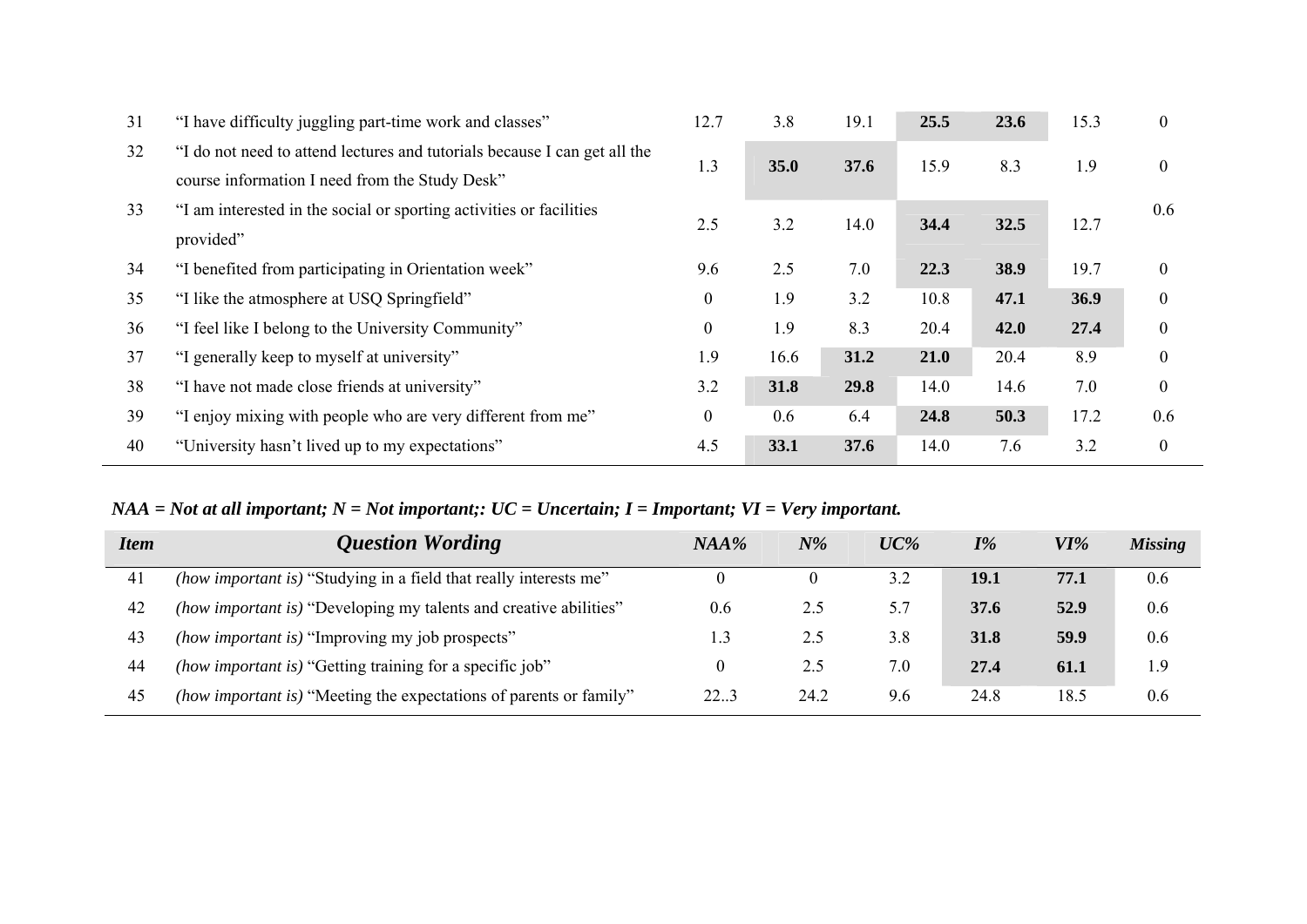| <b>Item</b> | <b>Question Wording</b>                           | NAA%             | $N\%$ | $UC\%$ | $Y\%$ | YA%  | missing |
|-------------|---------------------------------------------------|------------------|-------|--------|-------|------|---------|
| 46          | (do you possess) "Mathematical Skills"            | 5.7              | 6.4   | 22.9   | 44.6  | 19.7 | 0.6     |
| 47          | <i>(do you possess)</i> "Academic writing skills" | 3.2              | 10.8  | 21.7   | 49.7  | 14.0 | 0.6     |
| 48          | (do you possess) "English Skills"                 | 1.9              | 5.7   | 11.5   | 59.2  | 20.4 | 1.3     |
| 49          | <i>(do you possess)</i> "Computer Skills"         | 1.9              | 8.9   | 9.6    | 49.7  | 29.3 | 0.6     |
| 50          | (do you possess) "Participation Skills"           | 1.3              | 0.6   | 12.7   | 59.2  | 25.5 | 0.6     |
| 51          | <i>(do you possess)</i> "Interpersonal Skills"    | 0.6              | 1.3   | 11.5   | 58.6  | 26.8 | 1.3     |
| 52          | <i>(do you possess)</i> "Research Skills"         | $\boldsymbol{0}$ | 12.1  | 23.6   | 48.4  | 15.3 | 0.6     |

*Note// NAA = Not at all; N = No: UC = Uncertain; Y =Yes; YA =Yes Absolutely.* 

|    | Once a<br><b>Question Wording</b><br><b>Item</b>                                   |      | Once a       | Once a          | <b>Never</b> |
|----|------------------------------------------------------------------------------------|------|--------------|-----------------|--------------|
|    |                                                                                    | Week | <b>Month</b> | <b>Semester</b> |              |
| 53 | (do You Access) "ALSOnline"                                                        | 5.1  | 7.6          | 16.6            | 68.8         |
| 54 | (do You Access) "Student services staff or study skills workshops"                 | 5.1  | 10.2         | 28.7            | 54.8         |
| 55 | (do You Access) "LTSU support services (e.g. The Learning Centre)"                 | 9.6  | 6.4          | 22.3            | 58.6         |
| 56 | <i>(do You Access)</i> "Library staff or library skills workshops                  | 15.3 | 26.8         | 29.9            | 27.4         |
| 57 | <i>(do You Access)</i> "Lecturers and tutors                                       | 59.9 | 24.2         | 12.7            | 3.2          |
| 58 | <i>(do You Access)</i> "Online discussion groups"                                  | 47.8 | 24.2         | 14.0            | 12.7         |
| 59 | (do You Access) "Web-based Resources and information designed specifically for the | 71.3 | 18.5         | 7.6             | 2.5          |
|    | course"                                                                            |      |              |                 |              |
| 60 | <i>(do You Access)</i> "Course study materials"                                    | 89.2 | 7.0          | 1.9             | 1.3          |